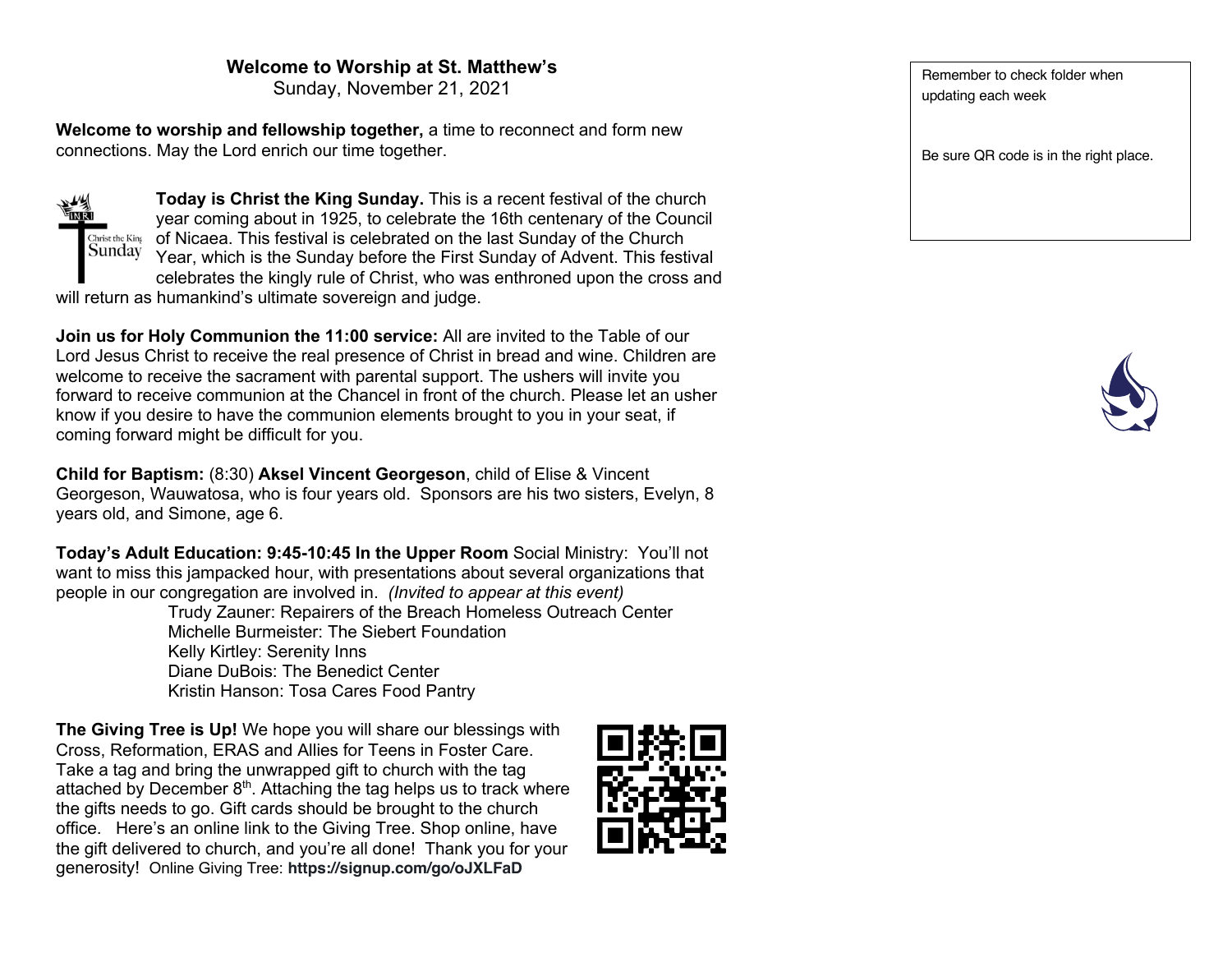# *Announcement Insert for 11-21-21*

**Bible Study takes a week off:** No Bible Study on November 24; we'll resume on December  $1<sup>st</sup>$  from  $10:00-11:00$  a.m.



**A Thanksgiving Eve Worship Service** will be held this Wednesday, November 24 at 7 p.m. We invite you to attend and encourage you to invite a friend. There will be special music and a Thanksgiving message from Pastor Sheila Rawn. Please remember to bring food donations for Tosa Cares and Cross Lutheran Church on that evening, or anytime in the next week. Thank you!

**Thanksgiving offerings** will go to support feeding ministries including ELCA World Hunger, Tosa Cares and Cross Lutheran Food Pantry.

**The Church Office will be closed** on Friday, November 26.

**Funeral Service for Joyce Heinrich:** This week, long-time member Joyce Heinrich died. A visitation time and funeral service have been set for Wednesday, November 24 at St. Matthew's. Visitation from 1:00-2:00, and the service at 2 p.m.

### **Thanksgiving Food Collection for Cross and Tosa Cares**

All non-perishable food is welcome, but especially appreciated are: **• Canned meat**

- 
- **• Soup / broth • Canned or dried beans**
- **• Canned vegetables • Canned fruit**
- 
- 
- 
- 
- **• Canned tuna • Peanut butter**
- **• Cereal • Instant oatmeal packets**

The food pantry at Cross is also specifically requesting these household items:

## **• Hygiene products • Paper products • Cleaning items**

All donations can be brought to the food collection area under the coat rack in the elevator hallway across from the office. Thank you for your generosity!

### **Upcoming Dates to Know:**

| November 24:      | Thanksgiving Worship, 7pm                                            |
|-------------------|----------------------------------------------------------------------|
| Sun. Nov. 28:     | First Sunday of Advent, 8:30 & 11:00 worship                         |
| Friday, Dec. 3:   | First Fridays Book Group Discussion (by Zoom)                        |
| Saturday, Dec. 4: | Quilt Ministry Blitz, 9:00am - 1:30pm                                |
|                   | Church Decorating, 10 a.m.                                           |
| Sunday, Dec. 5:   | Second Sunday of Advent, 8:30 & 11:00 worship                        |
| Sunday, Dec. 12:  | Third Sunday of Advent "Nativity Scenes" 8:30 & 11:00                |
|                   | Christmas Eve Worship: 4:00, 7:00 and 10:00 pm. Christmas Day: 10 am |

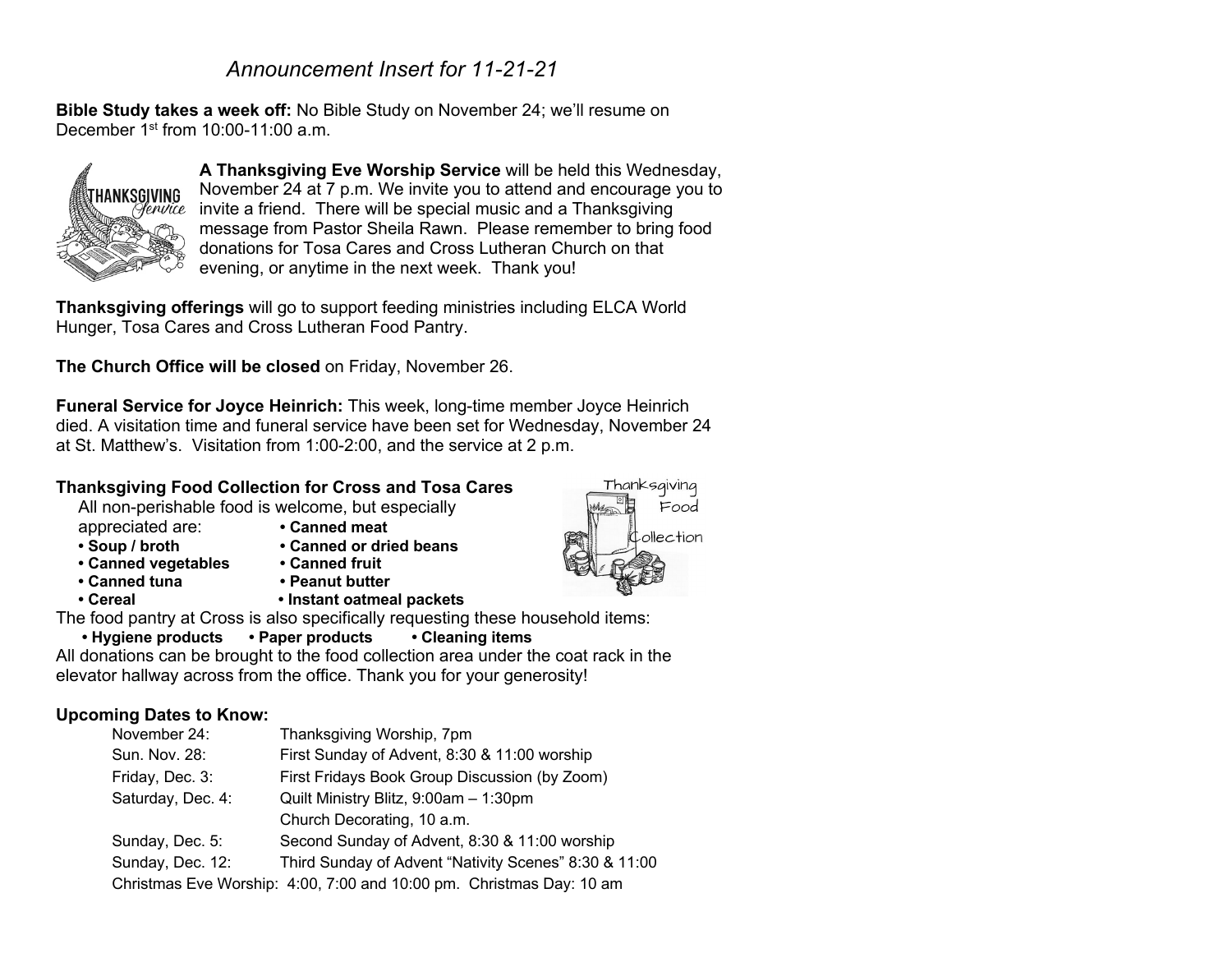**Decorating for Advent and Christmas** will take place on Saturday, December 4<sup>th</sup> at 10:00 a.m. We especially need people willing to climb ladders! We welcome anyone who can come, and would appreciate your help.



**It's City Tins Time!** Once again, and in time for the holidays, St. Matthew's youth are selling City Tins to support the Youth Mission Trip. Beginning this Sunday, November 21<sup>st</sup>, you can order these tins filled with coupons for \$10 off a dine-in order and \$5 off a takeout order at local restaurants. There are five tins to choose from: Milwaukee, DiversiTin-MKE, Cedarburg, Fox Cities, Lake Country, Madison, and Twin Cities. Each tin is \$30, and a portion of each sale goes to the mission trip. For more details on how the tins

work, including a list of restaurants, go to this link: https://tinyurl.com/zn2ytru4You can order a tin at the display in the Commons or by contacting Gretchen Haugse at ghaugse@me.com. Tins will be delivered before Christmas.

**Have you given your response yet?** Fall Stewardship for 2022. "Forward Together… in Faith" You should have received by email an invitation to pledge with instructions for how to make your 2022 financial pledge online, and how to serve by completing an "Activities and Ministries" form. Paper copies are available. Please make your commitments by November 21<sup>st</sup>, when there will be a consecration of our commitments during worship services. Thank you for your commitment to the future of St. Matthew's and our ministries together.



### **Job opening at St. Matthew's:**

**Church Administrator:** *(newly created position)* Full-time, salary commensurate with experience. Responsible for facilities management, human resources, financial, stewardship and overall operations of the church and its staff. Administrator must pay strong attention to details and manage simultaneous projects. Minimum requirements: Bachelor's degree in business or related field, or equivalent experience is preferred, and five or more years in program management and or leadership experience, preferably in non-profit or church environments. Resumés should be submitted to Pastor Karen Natterstad at prkaren@gmail.com by January 1, 2022. Questions or requests for the position description may be directed to Pastor Karen at 414.774.0441.

**New! Nativity Scenes, December 12, both services:** In the style of our traditional "Passion Scenes," we look forward sharing in worship on December  $12<sup>th</sup>$  at the 8:30 and 11:00 services, a special service of "Nativity Scenes." Interspersed within the worship service we will be shown tableaus, or scenes, of the Nativity Story. *Come, join in the celebration of the true meaning of the Christmas Season; sharing the love that God has first shared with us.*